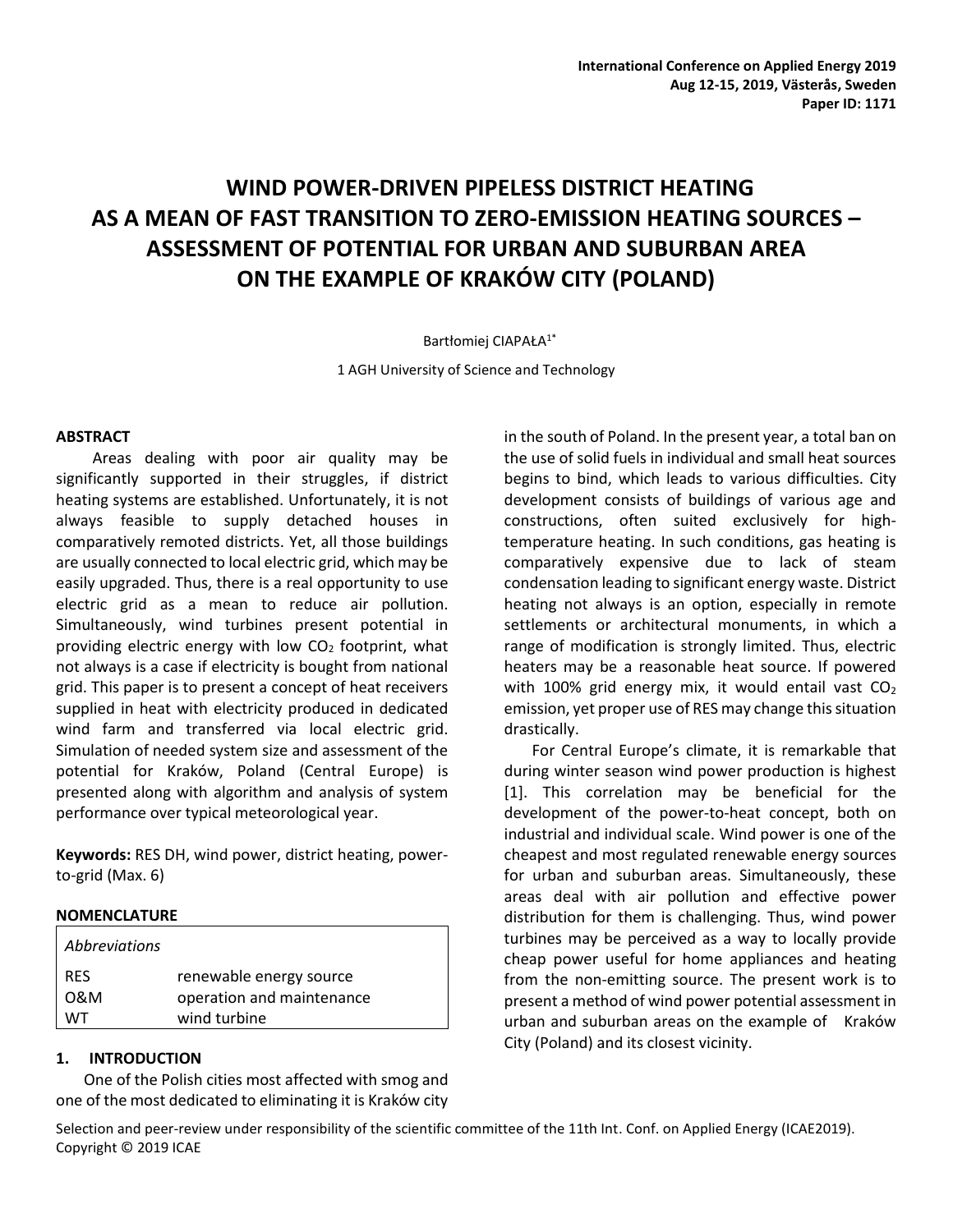#### **2. 100% RENEWABLE VIRTUAL DISTRICT HEATING**

*2.1 Power to heat - why to decrease entropy?*

consumers, where electricity would be transferred into heat in individual heat storage. Related accounts would be settled via energy cooperative responsible for energy



Fig 1 Performed computation algorithm.

The individual solution may be easily applied among not neighboring heat consumers, as the vast majority of houses in urban areas are connected to grid with cables sufficient for heating purposes or their hook-ups may be easily repurposed. Space heating powered with electricity entails no low emission of pollutants and gives the opportunity of the increasing use of energy from renewable energy sources (RESs) along with increasing its share in the national grid. Specifically, it may be powered with energy sourced from dedicated RES. Thus, although electricity is more useful than heat, the powerto-heat concept may be justified by environmental reasons.

#### 2.2 *How to realize?*

The concept assumes the possibility of energy transmission via the public power grid to heat balancing and O&M of energy sources. Energy cooperatives are in Poland perceived as an opportunity of improving air quality, which often is harmful during the heating season. Such initiatives are treated preferentially in Polish legislative, nevertheless, most regulations bind commonly. For example, no one is allowed to rear new wind turbine in distance from nearest dwellings smaller than 10x of its total height. This significantly limits space available for wind power harvesting and, simultaneously, decreases effective onshore wind power potential.

### *2.3 Material and methods*

The 25km buffer from the city boundaries has been created and used to clip development zones. Then 1km buffer around development zones has been created. Such distance corresponds to wind turbine of 100m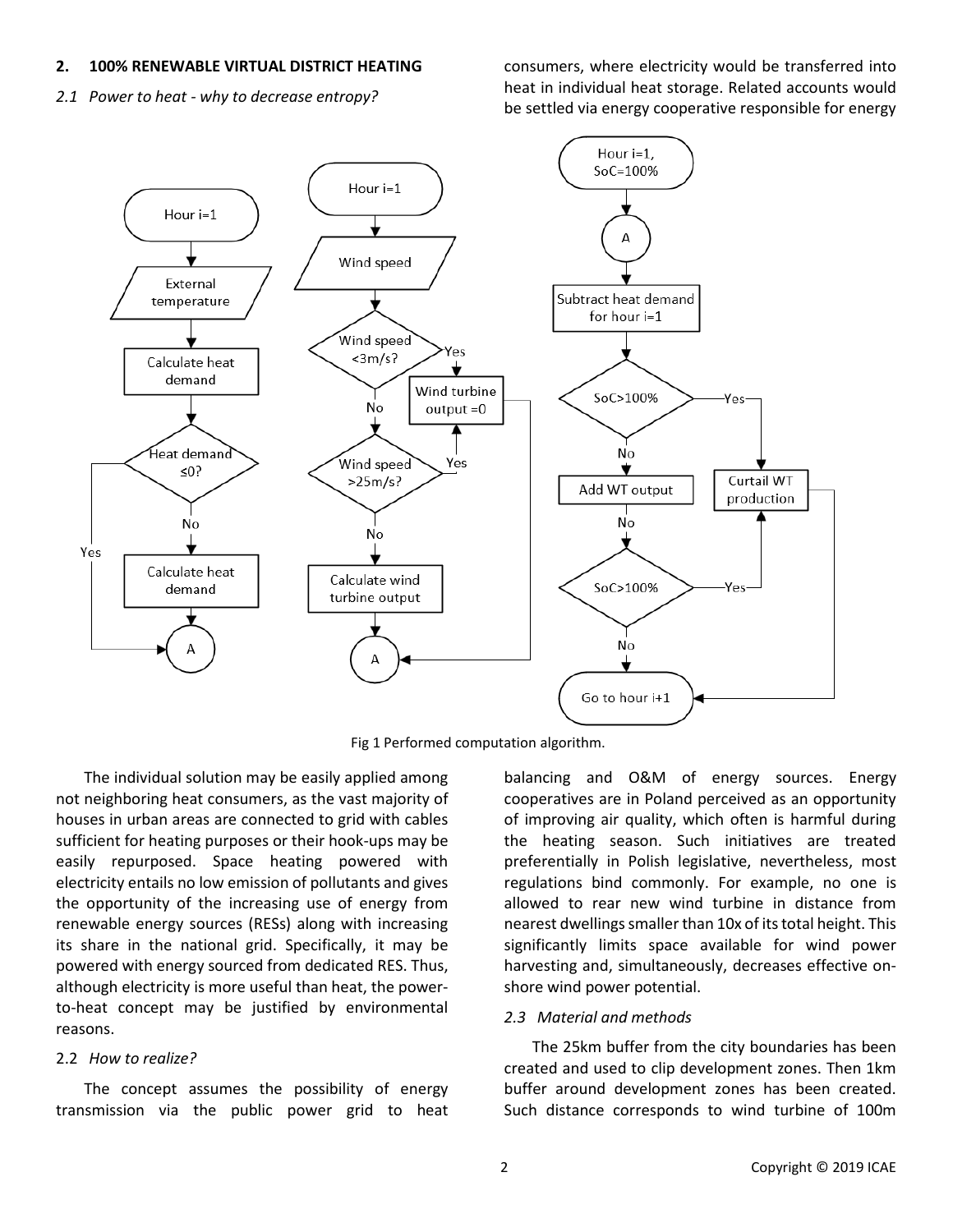

Fig 2 Map presenting considered area – Kraków city and surroundings up to 25km from its administrative borders. Each and every green square represents an area in which one wind turbine might be built. Forests has been excluded.

height, here assumed to have a power of 2MW. Prospective are those parts of 25km buffer around the city, which do not intersect with buffers around development zones. Those sections have been discretized into  $1 \text{km}^2$  squares. Only squares with their centroids within prospective parts of 25km buffer were taken into further considerations. If a centroid of the square was in the forest area, it has been excluded due to disadvantageous surface conditions. According to relevant maps from Global Wind Atlas, each square has the total potential of about 200MW. As this method does not provide reliable data for wind turbines placement and design (detailed local studies are required for such purposes), the power density has been set at 1% of general potential. Thus, each  $1$ km<sup>2</sup> square represents one 2MW wind turbine. It may be useful for strategic potential assessment and providing general insight of possibilities to decision makers. Hereunder, it will be used to compare patterns of wind power production and heat demand. The heat demand itself was simulated for

each hour using external temperature data and Polish norms (as presented in [2], [3]).

# *2.4 Theory/calculation*

During the calculation process, each square has been assumed to be represented by the same meteorological data – typical meteorological year for Kraków Balice airport shared by the Polish State [4]. The simulation regarding WT capacity and heat demand proportion has been conducted along with sizing heat storage. The computational process has been presented in Fig. 1. As only space heating has been considered, summer months (May-September) has been removed from the dataset. Initial state of charge of heat storage was presumed to be 100%.

# *2.5 Results*

Calculations showed that it is possible to establish a pipeless 100% renewable district heating which would represent complete reliability. The preliminary results